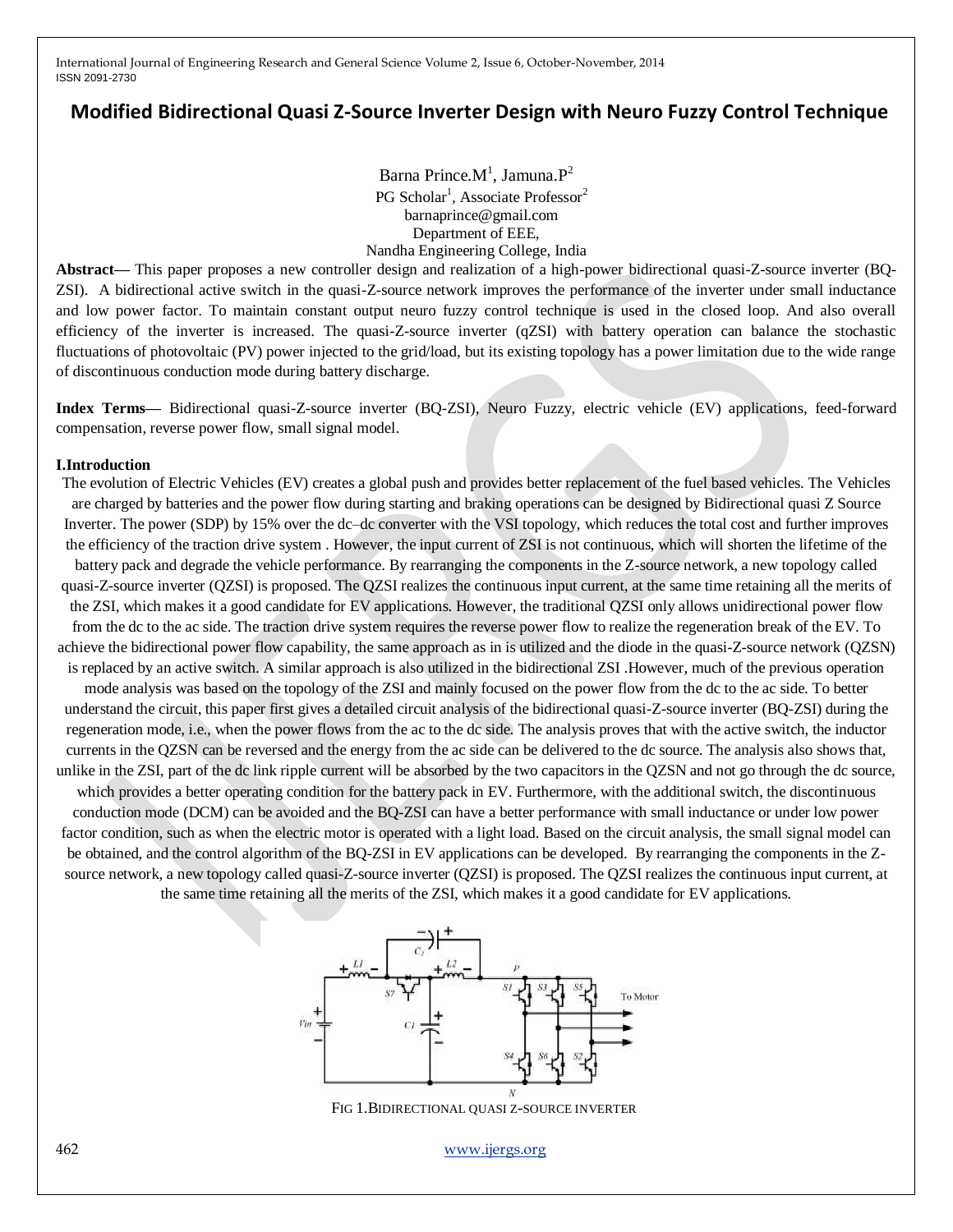#### *A. Control of s7*

During the regeneration mode, the switching pattern of *S*7 is complementary with the shoot-through pattern of the three phase bridge. When the three-phase bridge is in the shoot through state, *S*7 is open. The body diode is reversely blocked and the voltage boost function can be realized. When the three phase bridge is in the non-shoot-through state, *S*7 is closed. The reverse current goes through *S*7 and feeds the energy back to the dc source. For safety purposes, a suitable dead time needs to be inserted between the control signals of the shoot-through state and *S*7 . Otherwise, the two capacitors in the QZSN may be short-connected through S7 , which will cause damage of the devices.

#### *B. Current Modes Analysis*

Without losing generality, assume  $L1 = L2$  in  $L1$  and  $L2$  are always the same. However, the voltages on C1 and C2 are not the same. When driving an electric motor, the instantaneous current flowing through the dc link during the non-shoot-through state can be expressed as  $iPN = S1 \cdot ia + S3 \cdot ib + S5 \cdot ic = IPN + iPN$  (1) where *ia, ib*, and *ic* are the instantaneous ac side three-phase current. *IPN* is the dc component and  $\hat{i}PN$  is the ac component of *iPN*. S1, S3, and S5 are the switching functions. When  $Sx = 1$ , switch *Sx* is closed, and when  $Sx = 0$ , switch *Sx* is open ( $x = 1, 3$ , or 5). From (1), it can be noted that the value of *iPN* changes with time. Utilizing the principle of superposition, *iPN* can be written as the sum of *IPN,* which is related to the active power of the ac side, and<sup> $\hat{i}PN$ </sup>, which is related to the switching action of the three-phase inverter and the reactive power of the ac side. The average value ofˆ*iPN* over one fundamental period is zero. According to the topology shown in Fig. 1, during the nonshoot-through state, *S*7 is closed.ˆ*iPN* can circulate through two capacitors *C*1 and *C*2 , switch *S*7 , and dc link PN. Depending on the impedance of the dc source, part in *L*1 and *L2* are always the same. However, the voltages on *C*1 and *C2* are not the same. The average value of *iPN* over one fundamental period is zero. According to the topology shown in Fig. 1, during the non shoot- through state, *S*7 is closed.ˆ*iPN* can circulate through two capacitors *C*1 and *C*2 , switch *S*7 , and dc link PN. Depending on the impedance of the dc source, part ofˆ*iPN*  will be absorbed by the capacitors and not flow through the inductors and the dc source, which improves the operating condition of the battery pack in EV. This is different from the ZSI and traditional QZSI, but similar to the traditional VSI where a dc-link capacitor will absorb the current ripple from the ac side. *IPN* will go through the QZSN. This part of the current is directly related to the energy transfer between the dc side and the ac side.

### *C .AC Side Controller Design*

The ac side controller is utilized to control the ac motor. Since the dc-link voltage is stabilized by the dc side controller, existing motor control algorithms, such as FOC orV/Hz control, can be directly implemented and is not described in detail in this paper. However, to achieve a good system level control, the dynamics of the ac side should be designed to be much faster than the dc side to avoid oscillation. Since the shoot-through state is always restricted within the zero state of the control parameter at the dc side will impose. On the ac side. With a higher input voltage, to achieve the same dc-link voltage, the required shoot-through duty ratio will be smaller. Therefore, there will be less possibility that the dc side shoot-through duty ratio conflicts with the ac side controller. So the controller usually will perform better with higher end of input voltage range. The complete system level control algorithm is shown in Fig. 4 Without losing generality a current regulator under a synchronous frame is implemented in the ac side controller. The ac (Alternating Current) side controller is utilized to control the ac motor. Since the dc-link voltage is stabilized by the dc side controller. To achieve a good system level control, the dynamics of the ac side should be designed to be much faster than the dc side to avoid oscillation. With a higher input voltage, to achieve the same dc-link voltage, the required shoot-through duty ratio will be smaller. So the controller usually will perform better with higher end of input voltage range



Fig.2 System model and control strategy

463 [www.ijergs.org](http://www.ijergs.org/)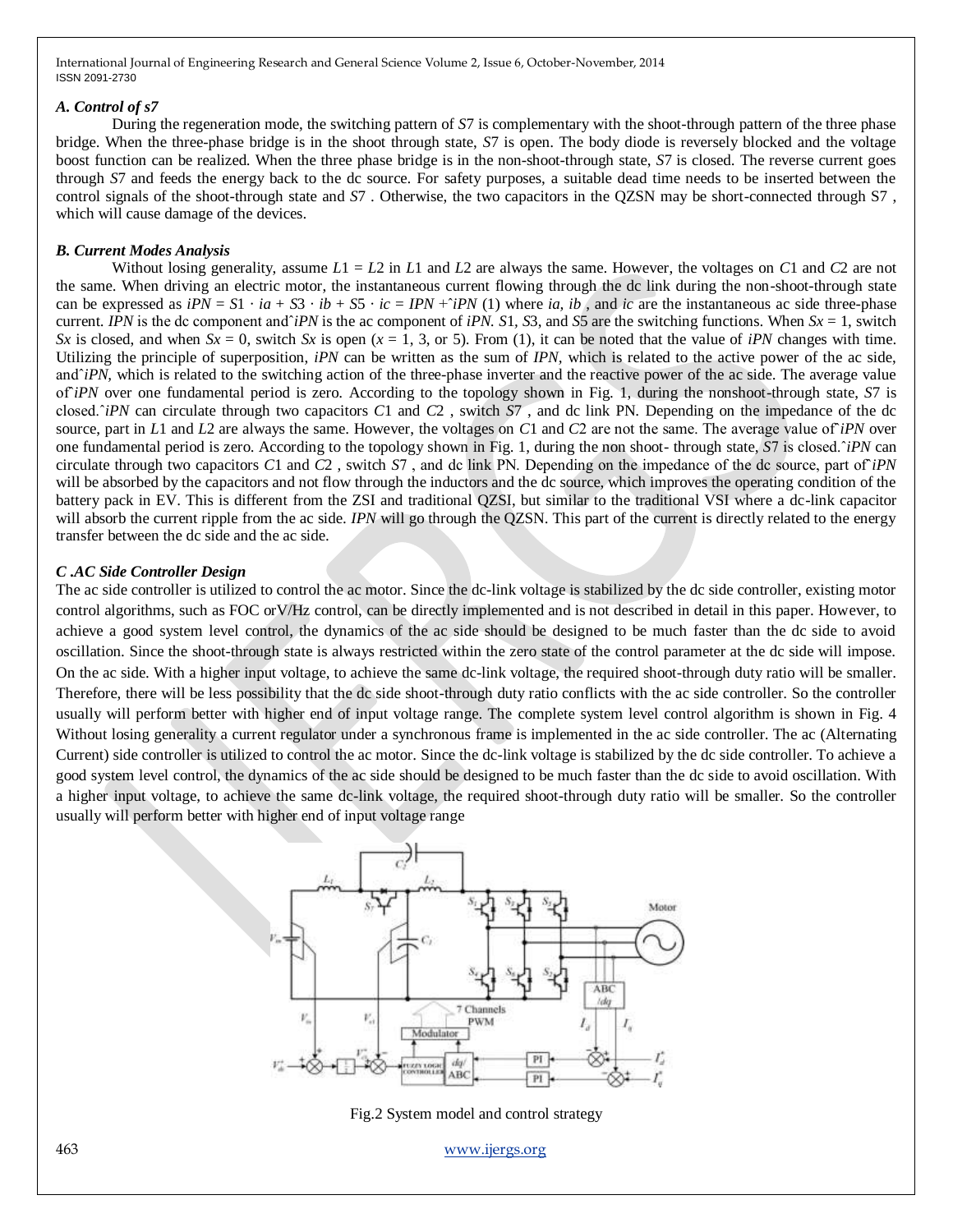### *D. Pulse width modulation technique*

The modulation technique adopted for the quasi Z-source inverter is different from the conventional VSI because of the additional zero state called the shoot through state. Modifications are to be made in the traditional PWM technique so as to include the shoot through states. This can be achieved with the help of an additional constant line called the shoot through line whose magnitude is responsible for the three modulation strategies namely simple boost, maximum boost and constant maximum boost. Maximum Constant Boost Control method is used in this project.

### *E. Implementation of neurofuzzy logic controller in bidirectional quasi z source inverter*

The Neuro Fuzzy Logic controller takes two inputs, processes the information and outputs .The input to Neuro Fuzzy Controller are Error in voltage and Change of Error in voltage and the output is current .The Capacitor voltage is compared with the reference voltage and Error and Change in error are given as input to the NeuroFuzzy Logic Controller. Before the details of the fuzzy controller are dealt with, the range of possible values for the input and output variables are determined. These (in language of Neuro Fuzzy Set theory) are the membership functions are used to map the real world measurement values to the fuzzy values, so that the operations can be applied on them. Values of the input variables (Error voltage) and (Change in Error voltage) are normalized range – (1 to 100) .The decision which the Neuro fuzzy controller makes is derived from the rules which are stored in the database. These are stored in a set of rules. The rules are if-then statements that are Intuitive and easy to understand, since they are nothing but common English statements. Rules used in this project are derived from common sense, data taken from typical home use, and Experimentation in a controlled environment.

### **II. Steps Involved In Calculating The Crisp Output**

There are five steps in implementing the Fuzzy Logic. They are,

- $\triangleright$  Defining inputs and outputs.
- $\triangleright$  Fuzzification of input.
- $\triangleright$  Fuzzification of output.
- $\triangleright$  Create Fuzzy rule base.
- $\triangleright$  Defuzzification of output.

### **III. Simulation And Experimental Results**

Simulations in MATLAB/Simulink were next performed for the four voltage-type Z-source inverters compared in this section. Most of experiments and simulation studies applied to the power systems show that the conventional controllers have large overshoots and long settling times. Also, optimizing time for control parameters, especially PI controllers, is very long and the parameters are not calculating exactly. In addition, it has been known that conventional controllers generally do not work well for nonlinear, higher order and time- delayed linear, and particularly complex and vague systems that have no precise mathematical models. It is appropriate for rapid applications. Therefore, Neuro fuzzy logic has been applied to the industrial systems as a controller. Human experts prepare linguistic description as Neuro fuzzy rules. Determining the controller parameters with these rules, a PI controller generates the control signal by which, the Neuro fuzzy gain scheduling proportional and integral controller (FGPI) is formed.

# KN 400 400  $-6000$  $\overline{0.2}$  $0.4$  $0.6$  $0.8$  $\overline{1}$ 16 18



464 [www.ijergs.org](http://www.ijergs.org/) *A. Output Voltage of Quasi Z Source Inverter using Neuro Fuzzy Controller*

# *Output Voltage of Quasi Z Source Inverter using PI* **Controller**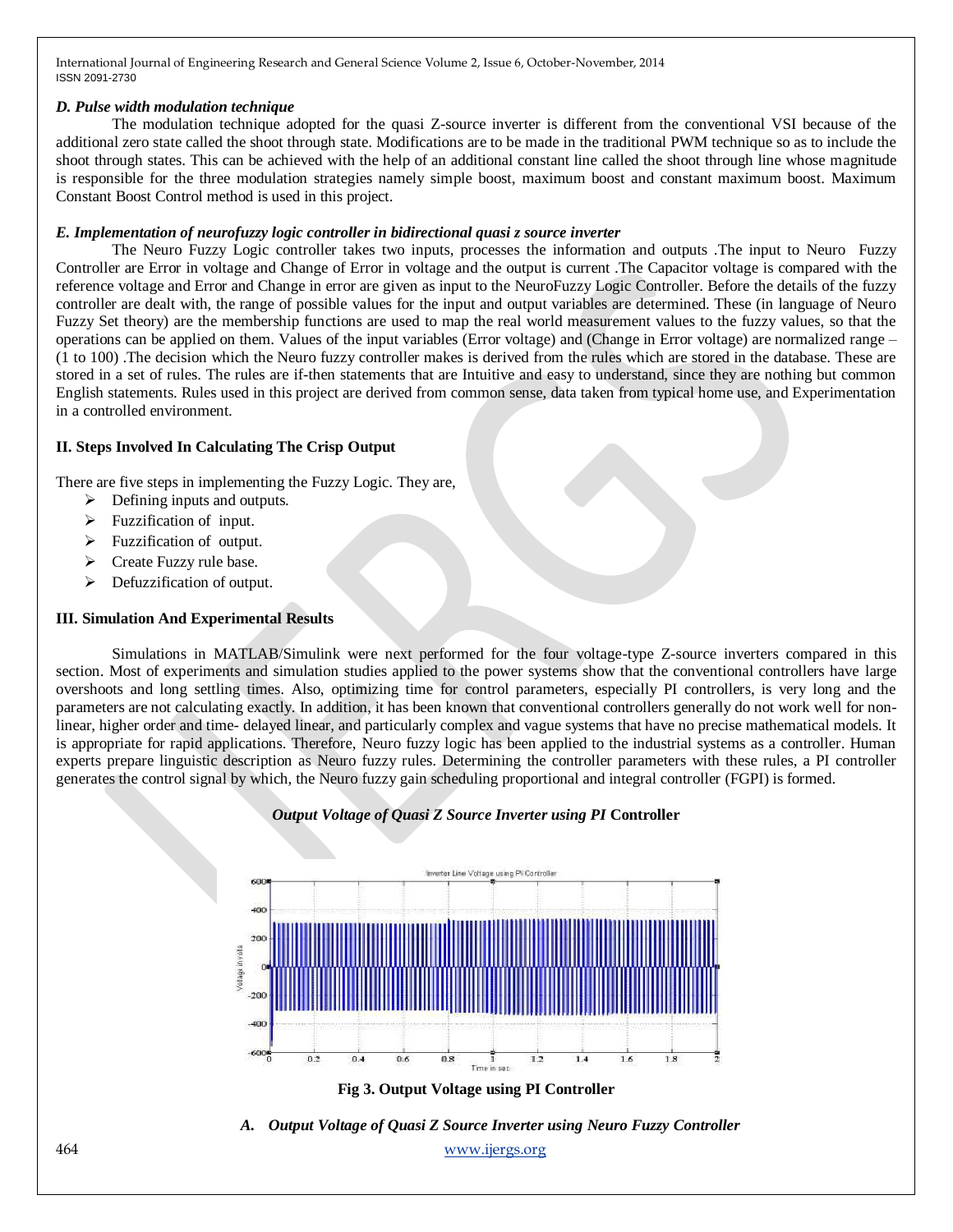

**Fig 4.Output Voltage using Fuzzy Controller**

*B. Comparison of Capacitor Voltage (PI Vs Neuro Fuzzy Controller)*



**Fig. 5 Capacitor Voltage using Neuro Fuzzy controller**

*C. Comparison of speed (PI Vs NeuroFuzzy Controller)*



#### **CONCLUSION**

In this paper, two important aspects are covered during the development of the BQ-ZSI for EV applications operation principle analysis and controller design. Better tuning of the Neuro Fuzzy Logic Controller can be done with analysis after real time implementation Performance Comparison can be done with other controllers such as PID controller .Neuro Fuzzy rules and number of labels may be changed and its reflection on performance can be observed. In this project, triangular membership function is used for simplicity in programming. The effect of choosing other membership functions can also be studied .But in this Neuro fuzzy control technique, time response is slightly high.